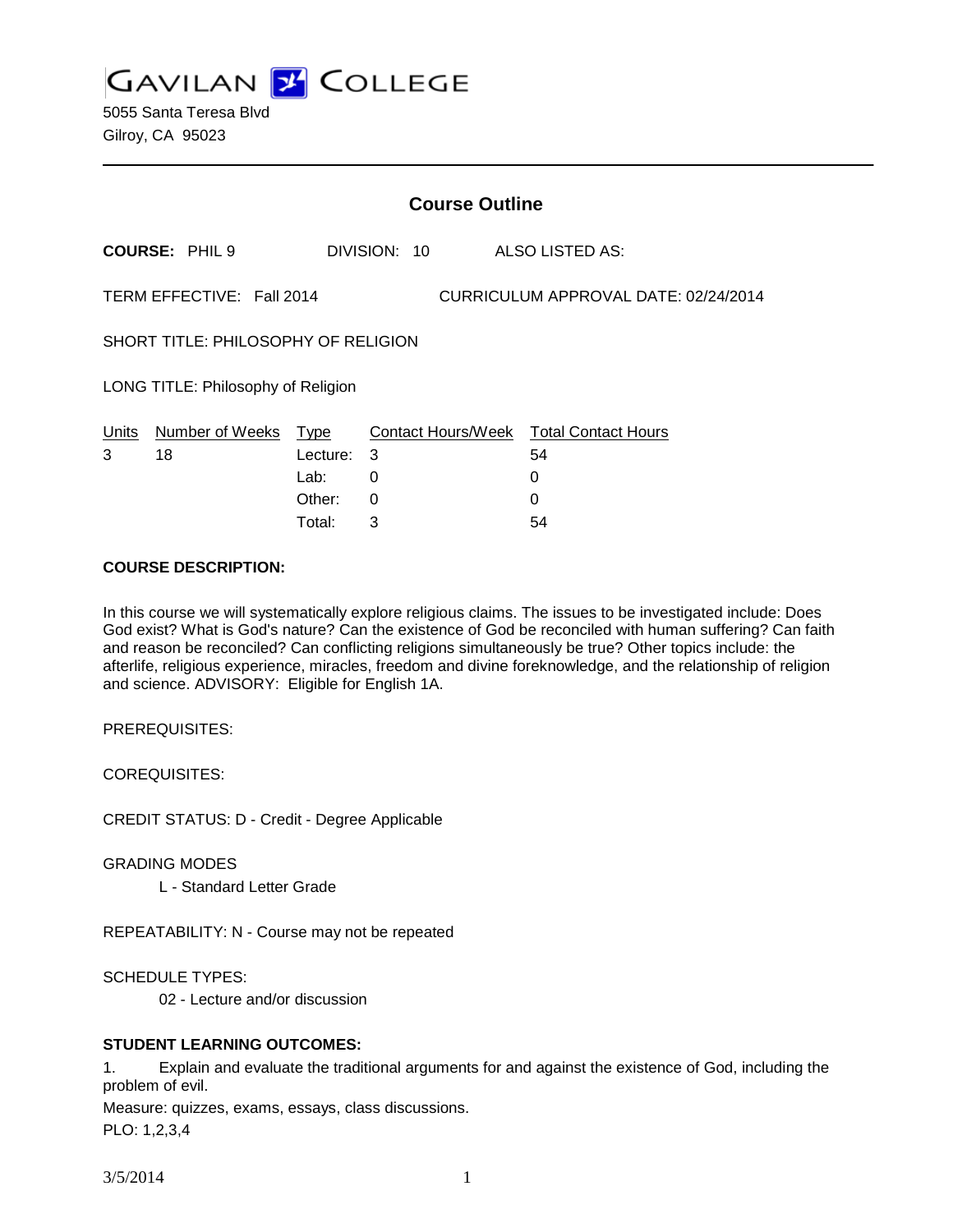ILO: 1,2,3,4,6 GE-LO: a1,c3,c4,c6,c7 Year assessed or anticipated year of assessment: 2015

2. Explain the major concepts in philosophy of religion, including God, omnipotence, omniscience, faith, evil, miracles, the afterlife, religious pluralism, free will, and divine foreknowledge. Measure: quizzes, exams, essays, class discussions.

PLO: 2,3,4,5 ILO: 1,2,3,6 GE-LO: a1,c3,c4,c6,c7 Year assessed or anticipated year of assessment: 2015

3. Compare and relate faith and religious experience with reason and science.

Measure: quizzes, exams, essays, class discussions.

PLO: 2,3,4

ILO: 1,2,3,4

GE-LO: a1,c3,c4,c6,c7

Year assessed or anticipated year of assessment: 2015

## PROGRAM LEARNING OUTCOMES:

1. Demonstrate knowledge of the basic rules and principles of logic, especially the skill of identifying, analyzing, and evaluating arguments.

2. Demonstrate knowledge of the perennial questions, problems and theories in the major areas of philosophy (metaphysics, epistemology, value theory, logic), including the arguments and views of the figures in the history of philosophy who address them.

3. Demonstrate proficiency in philosophical writing, which includes presenting and supporting a philosophical thesis and articulating and responding to counterarguments in a way that is clear, concise, accurate, precise, thorough, coherent, and well-organized.

4. Demonstrate the virtues of a critical thinker, including being open-minded, unbiased, intellectually modest, truth-seeking, imaginative, appropriately skeptical, free-thinking, consistent, and empathetic.

5. Demonstrate knowledge of the philosophical views of groups who are unrepresented, disenfranchised, undervalued, and nonwestern.

# **CONTENT, STUDENT PERFORMANCE OBJECTIVES, OUT-OF-CLASS ASSIGNMENTS**

Curriculum Approval Date: 02/24/2014

3 Hours

Introduction to the topic of religion and philosophy.

STUDENT PERFORMANCE OBJECTIVE: understanding philosophy and religion as

distinct subject matters.

HOMEWORK.: Essay on defining religion

6 Hours

Topic: Divine Reality, Chap. 1 of text.

STUDENT PERFORMANCE OBJECTIVE:

The student will come to learn of the various forms of divine reality

from the monotheistic, Absolute Brahman, the Vibrant Void, the Tao,

Polytheism, Henotheism, Speculative metaphysics, and the like.

HOMEWORK:

write a creative essay in which you design a cosmogony (creation) story of your own.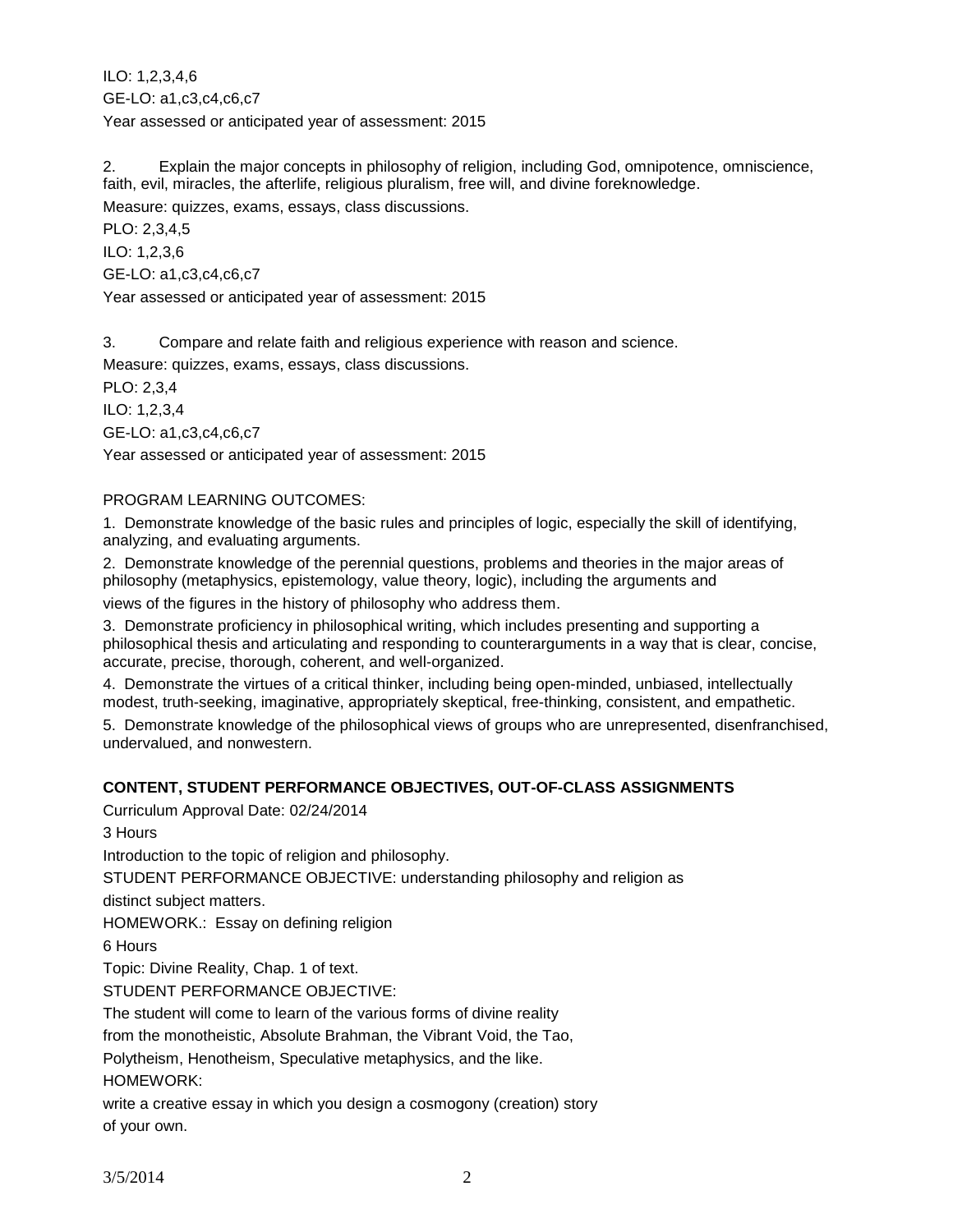6 Hours Arguments for a Divine Reality, Chap. 2. STUDENT PERFORMANCE OBJECTIVE: the students will see how as humanity grew more "literate" the arguments for divine existence rested on words and arguments stemming from logic. HOMEWORK: students will develop an argument for the proof or disproof or agnostic evidence of the existence of a higher power using the tools from class. 6 Hours Mystical Experience, chap 3. STUDENT PERFORMANCE OBJECTIVE: The student will come to understand that the religious experience is not always explicable and often comes about while under the influence of a toxin or in a trance state. HOMEWORK. Describe a personal mystical or magical experience. 3 Hours Religion Debunked: Chap 4. STUDENT PERFORMANCE OBJECTIVE: Students will learn of the arguments given against religion and how religions around the globe have dealt with them HOMEWORK Test 1. 6 Hours Existence of Evil: Chap 5. STUDENT PERFORMANCE OBJECTIVE: Students will discover the vast array of arguments given for the existence of evil in the world. HOMEWORK: students will write a creative essay describing modern versions of evil and an attempt to explain why it was possible to exist in the world untouched and unstopped. 3 Hours Religious Language: Chap 6. STUDENT PERFORMANCE OBJECTIVE: Students will acquire a vast array of religious language used to describe everything from the traditionally holy to the profane. Test 2 to follow 6 Hours Faith against Reason: Chap 7. STUDENT PERFORMANCE OBJECTIVE: Students will begin to see how arguments for religion, particularly in the West have taken a particularly logically, earthly turn. They will read a vast amount of Mediaeval literature on the subject. IN Class Project: Trial of Galileo. HOMEWORK: Try to discern whether they argue things based on faith (emotion) or reason (logic) in general. It is a creative writing assignment. 6 Hours Religion and Ethics: Chap 8:

3/5/2014 3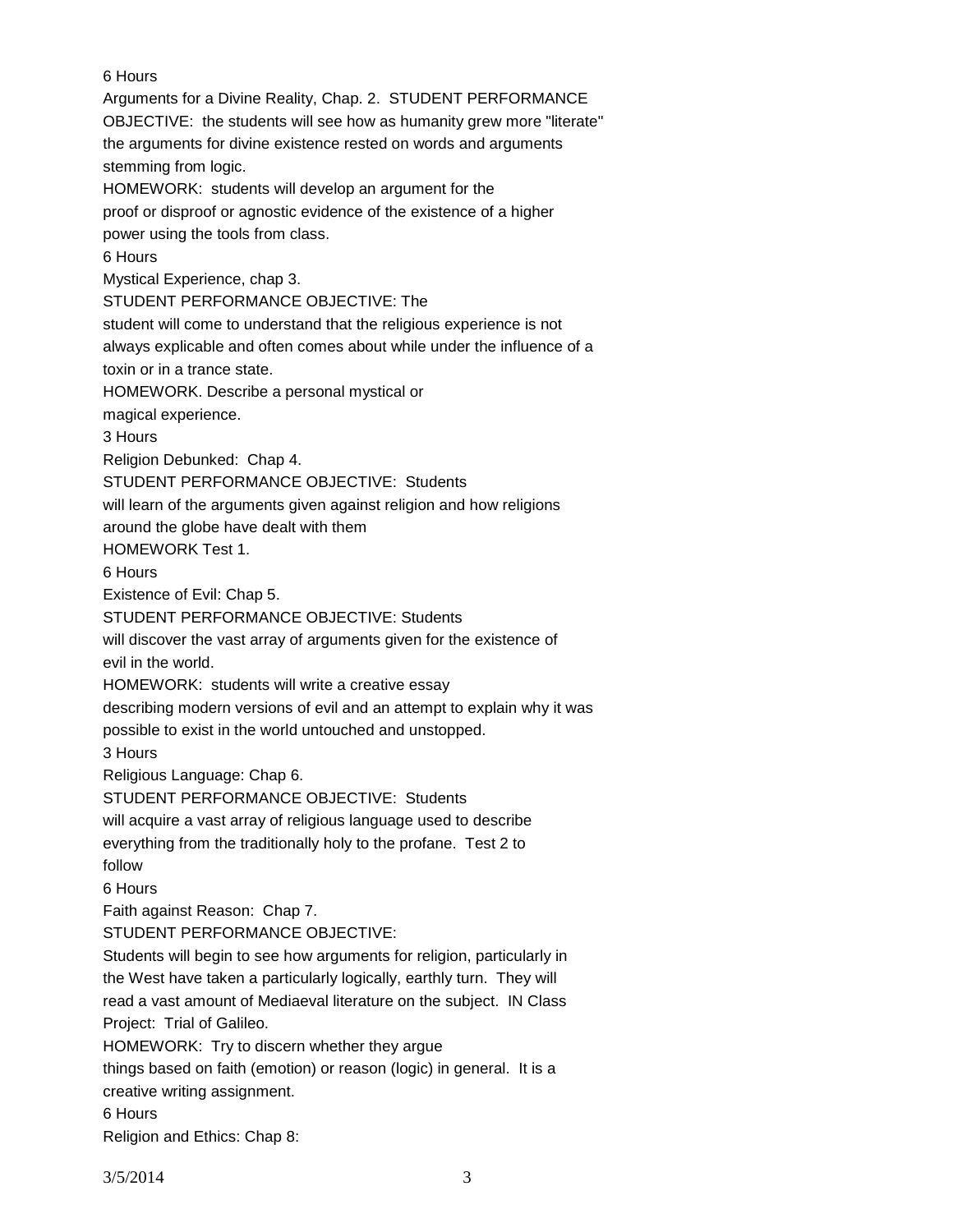## STUDENT PERFORMANCE OBJECTIVE: Students

will see how ethics and religion work hand and hand. They will use this time to go through a variety of ethical arguments, e.g. deontology and utilitarianism, along with egoism and determine how these arguments can be brought forth from the theorists religious standpoint. Class Project: Darwin on Trial. and Cloning on Trial. Test 3 after this 6 Hours Personal Destiny: Chap 9: STUDENT PERFORMANCE OBJECTIVE: Students will investigate arguments into whether their existence is pre-planned or they have free will. HOMEWORK: creative writing assignment on their position on the matter 3 Hours Religious Pluralism: Chap 10: STUDENT PERFORMANCE OBJECTIVE: Students will see how many countries have religious pluralism and live in harmony while other countries and religions ask for devotion toward one faith. HOMEWORK: creative writing assignment on tolerance. 2 Hours

Final Exam

#### **METHODS OF INSTRUCTION:**

Lecture/seminar, student presentations/projects, Socratic dialogue, creative essays, weekly quizzes.

### **METHODS OF EVALUATION:**

| The types of writing assignments required:              |               |  |  |  |  |
|---------------------------------------------------------|---------------|--|--|--|--|
| Written homework                                        |               |  |  |  |  |
| Essay exams                                             |               |  |  |  |  |
| The problem-solving assignments required:               |               |  |  |  |  |
| Quizzes                                                 |               |  |  |  |  |
| Exams                                                   |               |  |  |  |  |
| Other: creative writing projects                        |               |  |  |  |  |
| The types of skill demonstrations required:             |               |  |  |  |  |
| Other: mock trials                                      |               |  |  |  |  |
| The types of objective examinations used in the course: |               |  |  |  |  |
| True/false                                              |               |  |  |  |  |
| Other: short answers                                    |               |  |  |  |  |
| Other category:                                         |               |  |  |  |  |
| creative projects                                       |               |  |  |  |  |
| The basis for assigning students grades in the course:  |               |  |  |  |  |
| Writing assignments:                                    | $35\% - 50\%$ |  |  |  |  |
| Problem-solving demonstrations: 35% - 50%               |               |  |  |  |  |
| Skill demonstrations:                                   | $5\% - 10\%$  |  |  |  |  |
| Objective examinations: 15% - 20%                       |               |  |  |  |  |
| Other methods of evaluation: 5% - 20%                   |               |  |  |  |  |